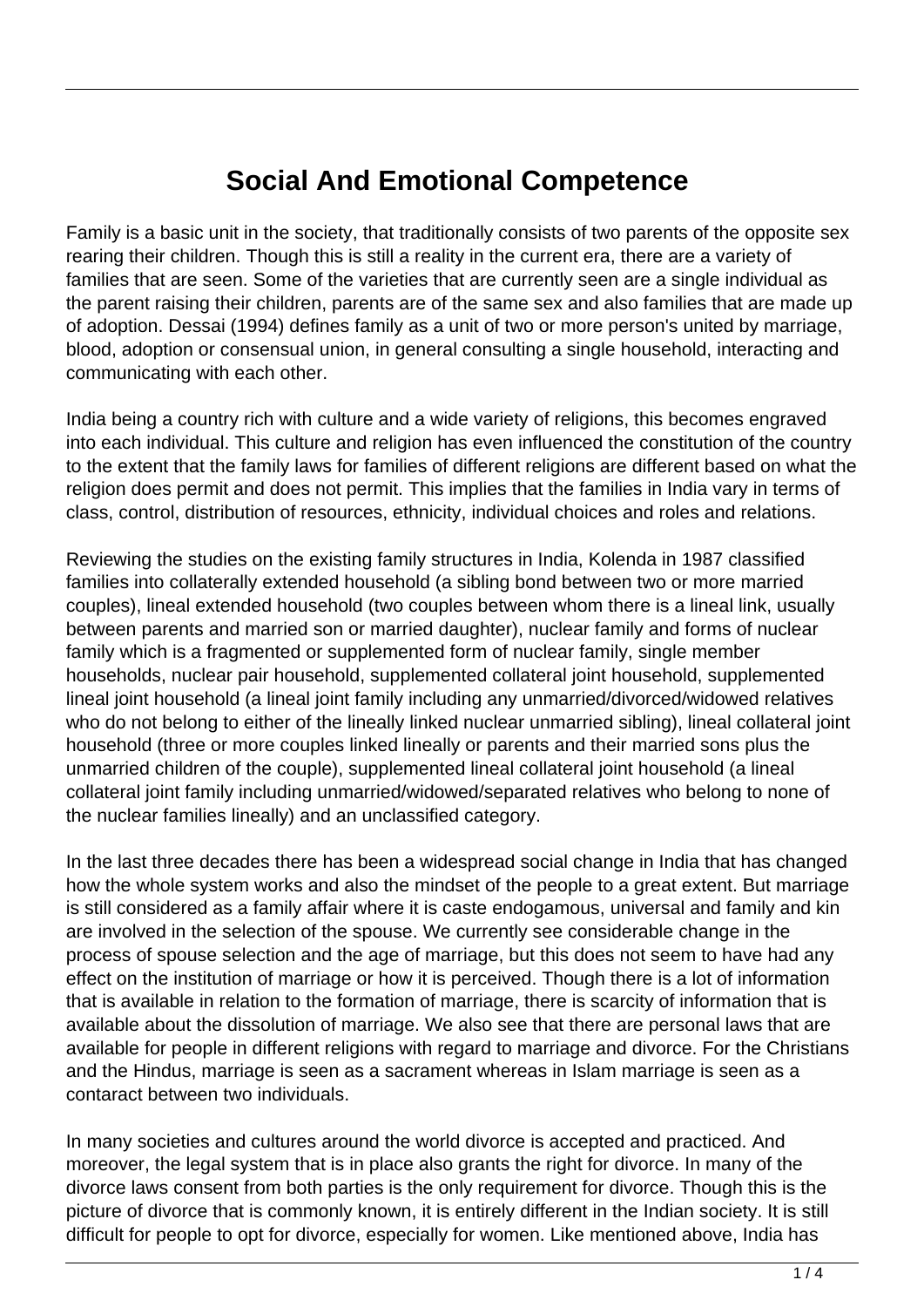different marriage laws for people of different religions.

The common reasons why people in India opt for divorce are cruelty, chronic disease, conversion to another religion, desertion, impotency, infidelity and abuse. Since marriage in India is considered sacred, the couple seeking for divorce are more often than not sent for counseling before the hearing so that they can try to save the marriage if it is possible. Despite all the stigma surrounding divorce that is present in India, we see that there are more and more people that are walking away from their marriages due to a variety of reasons. The court figures from some cities show that divirce rates have doubled or tripled over the recent decades, and surprisingly there is a spike of divorced in the middle and lower classes of the society.

The most affected individual from the divorce of a couple is the children. Though each family and individual is different in terms of personalities, social emotional and economic resources, temperaments, and strengths and weaknesses. It was found by E. Mavis Hetherington and his fellow psychologist that the negative effects that divorce has on a child is short lived and that they fade away eventually. And that there is a minority of children who continue to suffer with anger anxiety, disbelief and shock throughout their life. It is also seen that divorce does have a negative effect on the child's competencies in all areas of life. Some research suggests that they will have trouble in areas of social/work life, communication, academics, emotional or behavioral problems and the like.

Paul R. Amato, in 2001 examined the possible effects that divorce can have on an individual after several years. In this investigation they followed these kids into later childhood, adolescents or teenage years and found that a majority of the children handle divorce well where it was observed that there is a very small difference.

## **Broad Overview**

Social and emotional competence is a key characteristic that an individual has to possess in order to live an effective life. The importance of social and emotional competence becomes increasingly evident from the pre-school age. These are believed to help the individual effectively tackle the complex demands that are placed on them by their environment. It is also believed to be an important goal for every child and adolescent as this then determined their positive outcome, both short term and long term (Collie, 2019).

The Center for the Study of Social Policy in 2013 said that a socially and emotionally competent child will have qualities such as Communication skills, Conflict resolution skills, Empathy, Healthy self-esteem, Morality, Personal agency, Patience, Persistence, Self-confidence, Selfefficacy, Self-control and Social skills. Though this concept seems to be one that is easy to comprehend, we also see that there was no consensus when it came to defining these topics. From all the existing definitions of social and emotional competence it was understood that it is an umbrella term that covers various social and emotional abilities and behaviors.

Social environment is seen to be one of the most important factors for the development of the social and emotional competence in the child (Collie, 2019). For a child the most important social environment then is their family which most often than not includes their parents or caregivers and their siblings, if any.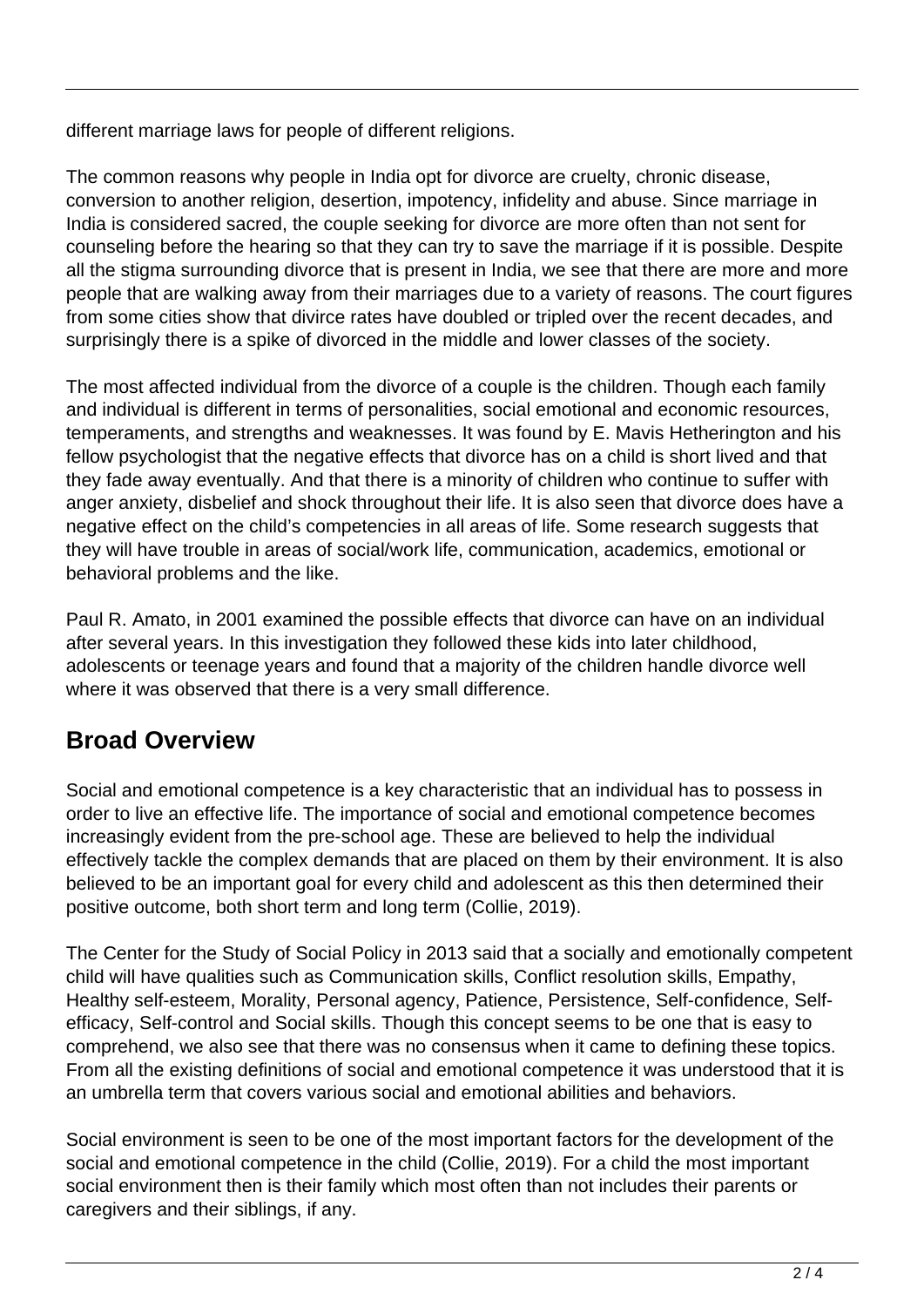Divorce rates are increasing at a fast pace in the current era and thus the number of children who end up with distubed home settings is also increasing. Though parents are sent through counseling and care while and after the divorce, children are more often than not left out of the whole process. The effects that parental separation and the subsequent divorce has on a child is long lasting if they are not attended to in appropriate manners. Thus this study aims to find whether parental divorce has an influence on the development of their child's social and emotional competence.

## **Theoretical Framework: Social Competence**

Social competence is defined as the individual's ability to handle social situations (Orpinas, 2010). This construct is multifaceted and includes the personal knowledge and skills developed that will help the individual function in various life situations. From this understanding, various components have been identified as being included in social competence. The six categories identified by Kostelnik and colleagues in 2002 are, adopting social values, acquisition of interpersonal knowledge and skills, development of a sense of positive self identity, planning and decision making, self regulation in accord with societal standards and development of cultural competence.

Social competence is also characterized by an individual's ability to handle social interactions. The three important aspects of social competence are, the development of self identity in general and a collective identity, the ability to build positive healthy relationships and also effectively solve interpersonal conflicts and the innate desire to be a responsible citizen in one's own society and the world. It is said to be the product of social awareness, social interactions, personal and cultural values related to interpersonal relationships, behavioral skills and emotional process. Along with this, social competence is said to also be a mixture of developmental characteristics, specific social situation and cultural characteristics. Leffert, Benson, & Roehlkepartan (1997) says that social competence involves the personal knowledge and skills which the person develops to deal effectively with life's choices, challenges and opportunities.

A socially competent individual is one that is capable of engaging in satisfactory interactions and activities with peers or adults (Katz et. al., 1995). Factors such as school readiness, emotional health, peer acceptance and social adjustment. Children who are socially competent display higher level of psychological resilience as well as academic and social performance. Whereas those that are not socially competent are characterized by negative behaviors and face problems in their social interactions.

Social competence of an adolescent is determined by the social environment in which they live and interact like their family, community and school. These individuals will also have a strong sense of belonging and are often given opportunities to contribute to the society which is often believed to be influenced by their family environment. (Gillotta, 1990). In a study conducted by Peterson and Leigh in 1990 it was seen that factors like family communication patterns and parenting styles influence an adolescent social competence. The traits associated with social competence is believed to increase with age. During adolescents social competence is usually associated positive aspects like educational attainment, lower levels of substance abuse, self reported delinquency and depression, and employment status (Stepp, Pardini, Loeber, Morris, 2011)